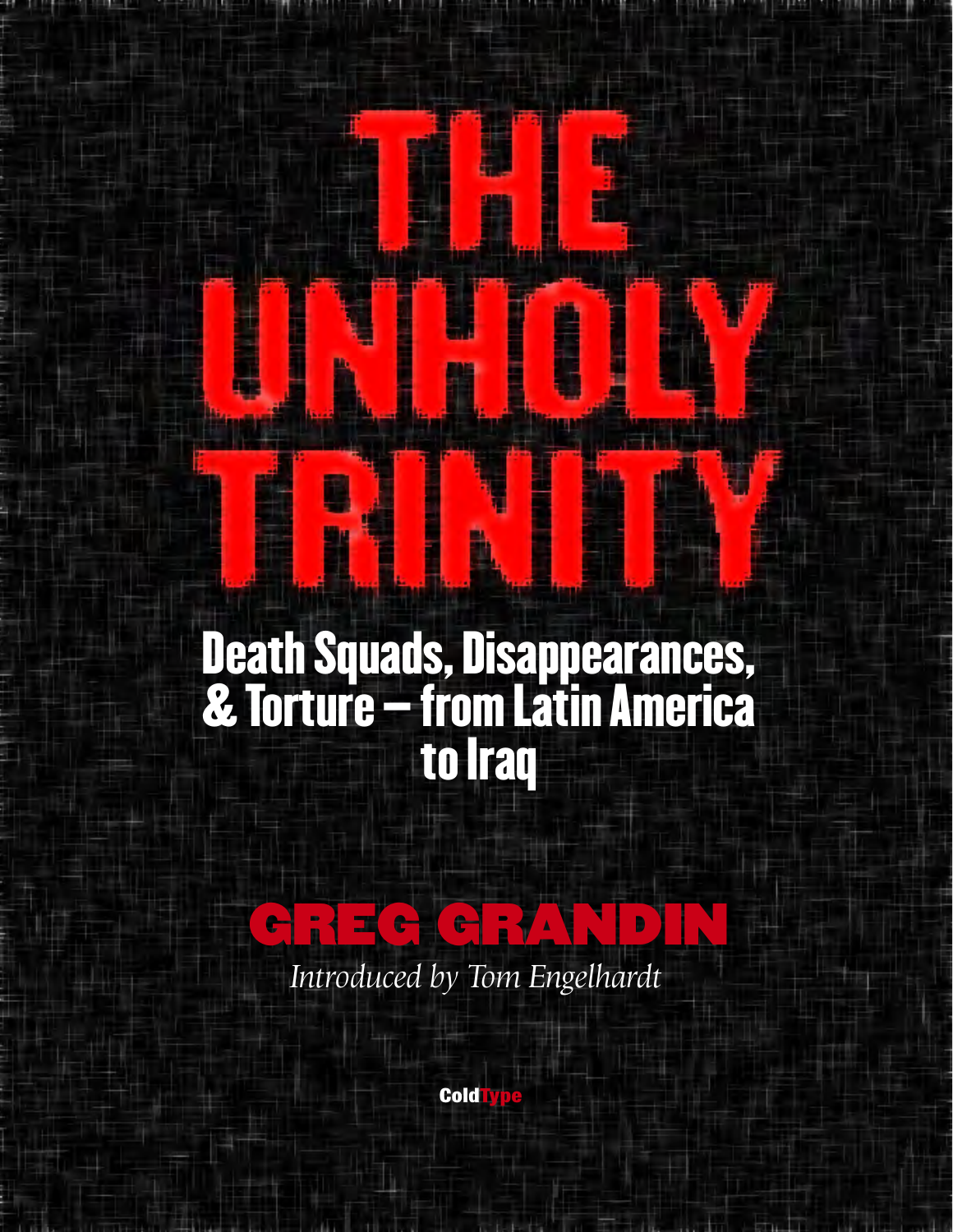

**Greg Grandin** is the author of a number of books, most recently *Empire's Workshop: Latin America, the United States, and the Rise of the New Imperialism*. He teaches history at NYU.

Copyright 2007 Greg Grandin

This essay originally appeared at<http://tomdispatch.com>



WRITING WORTH READING FROM AROUND THE WORLD [www.coldtype.net](http://www.coldtype.net)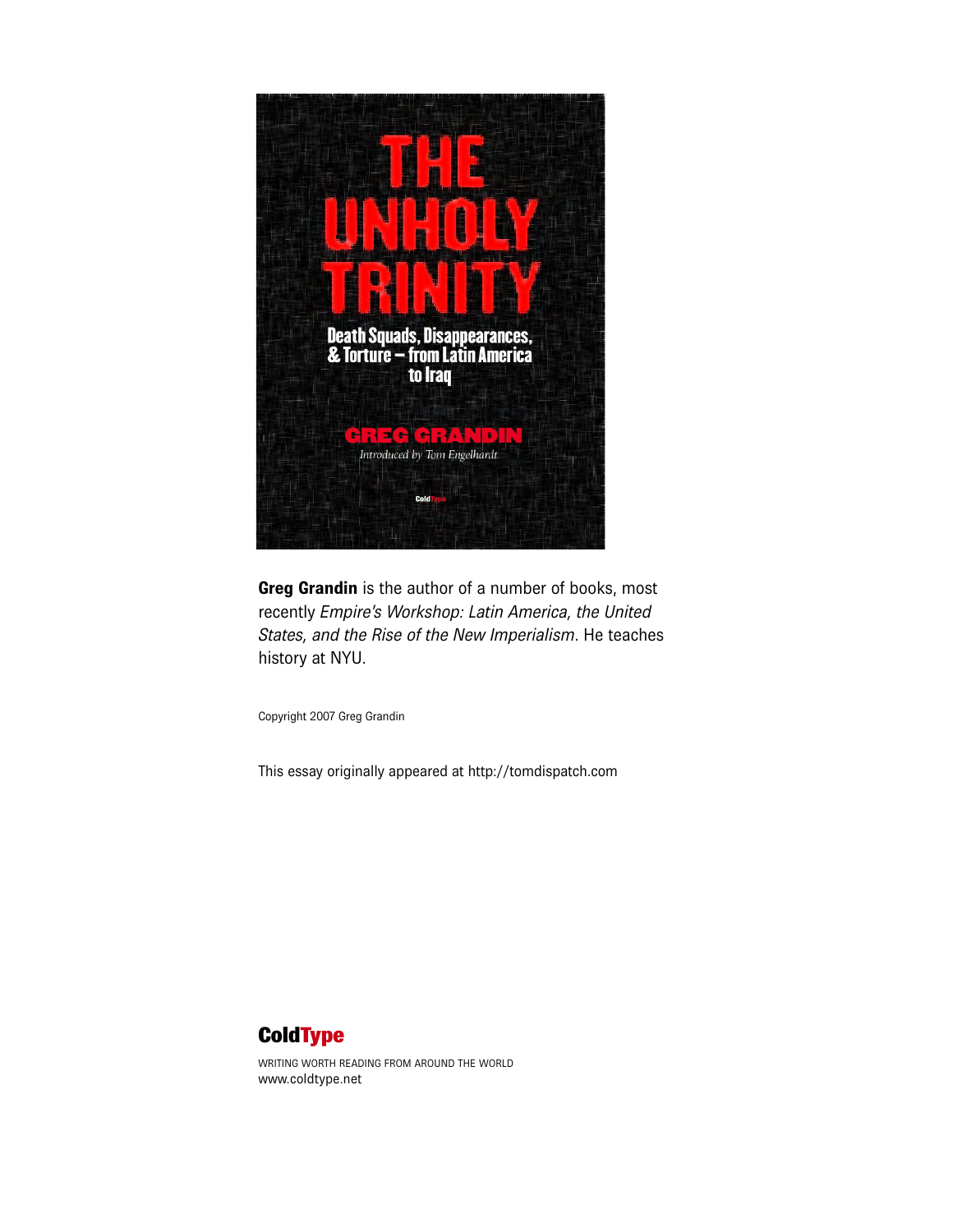## **INTRODUCTION Tom Engelhardt**

**I**<br> **I**<br> **I**<br> **I**<br> **I**<br> **I** n a recent issue of The Wall Street Journal, reporter Siobhan Gorman offered a striking little portrait of Jose A. Rodriguez, who, in 2005, as chief of the CIA's National Clandestine Service, ordered the destruction of those "hundreds of hours" of CIA videotapes of the… Now, what do we want to call it? Gorman refers to "extreme techniques" of interrogation (putting the two words in quotes), then repeats the phrase a second time later in the piece without the quotes: "… [Rodriguez] took a careful approach to controversial practices such as renditions – sending detainees to countries that use more extreme interrogation methods…"). In this mini-portrait of Rodriguez, as painted by his colleagues, and of the disappeared videos, the word "torture" is never used, but don't blame Gorman. As Greg Mitchell of Editor & Publisher pointed out recently, she's hardly alone. "One Associated Press article referred simply to 'interrogation' on the tapes, at one point putting 'enhanced interrogation' in quotes. Another AP article called it 'harsh interrogation.' Mark Mazzeti in The New York Times used 'severe interrogation methods.' Eric Lichtblau in the same paper chose the same phrase. David Johnston, in an article for [the] paper's web site, referred to 'aggressive interrogations' and 'coercive techniques.' Reuters, in its lead, relied on 'severe interrogation techniques.' Dan Eggen and Joby Warrick in The Washington Post opted for 'harsh interrogation tactics.'"

Whatever is on those tapes, we've come a long way, baby, since, in Medieval times in Europe, waterboarding was crudely known as "the water torture."

In any case, Rodriguez, according to his colleagues, turns out to be for the little guy – or the little torturer, anyway. He supposedly destroyed those videos so that "lower-level officers would[n't] take the fall" for the high-level ones who dished out the orders. But there's a slight catch in the text. What if some higher-level ones might have been in danger of taking the fall as well?

Here's Gorman's money passage, just dropped into the middle of the piece without further explanation or discussion: "One former official said interrogators' faces were visible on at least one video, as were those of more senior officers who happened to be visiting." Happened? Visiting? Keep in mind that we're talking about CIA officials in a torture cham-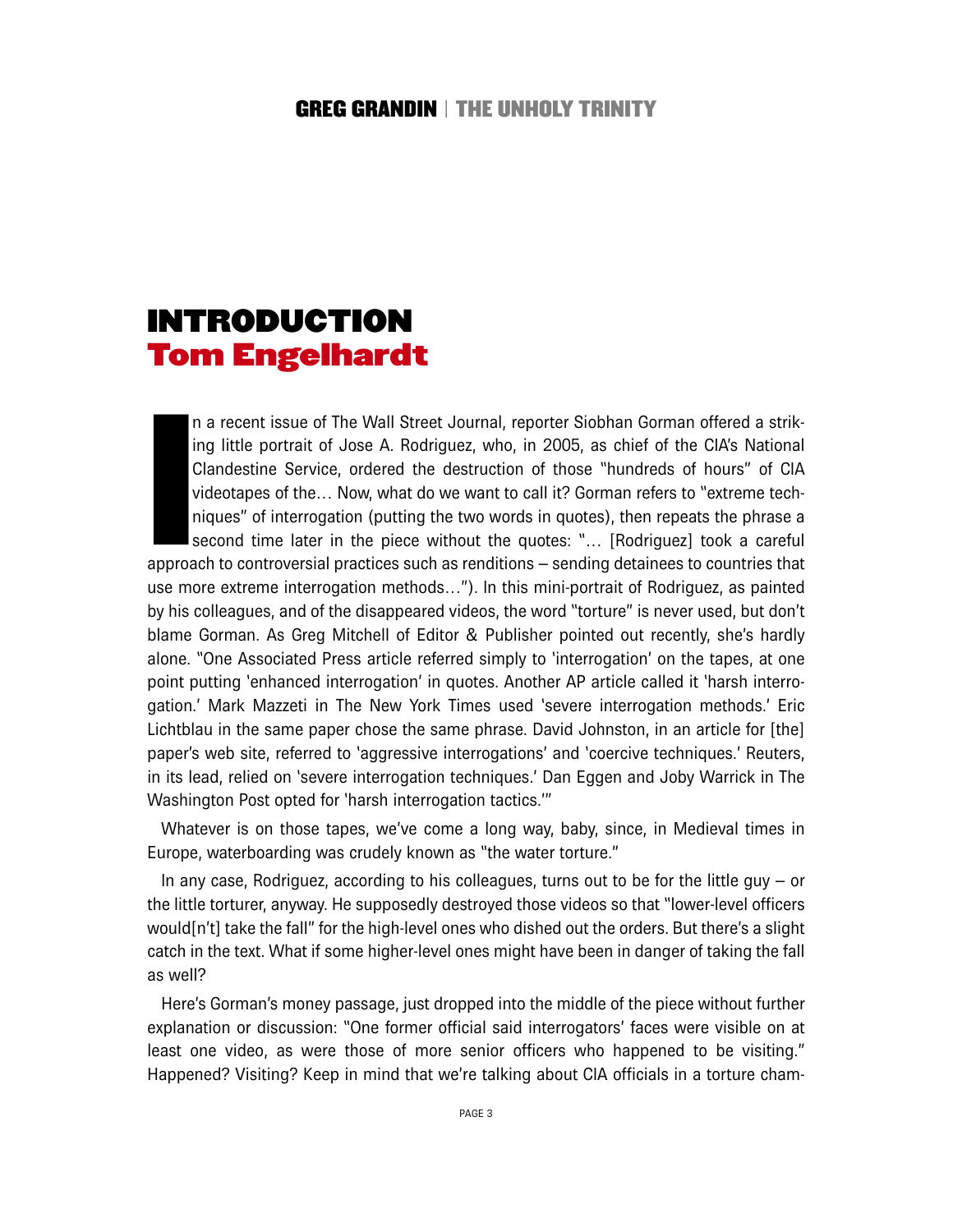ber, not tourists at a local landmark.

Then again, for background, Gorman offers this on Rodriguez: He is, she writes, "a product of what one former agency colleague called 'the rough-and-tumble' Latin American division" of the CIA from the 1980s. "Rough and tumble"? You won't find out what that means from her column, but just keep reading this post. In our period, men like Rodriguez, under the leadership of George W. Bush, have essentially globalized those "rough and tumble" methods of the CIA's Latin American division. As Greg Grandin – whose superb book, *Empire's Workshop: Latin America, the United States, and the Rise of the New Imperialism*, nails those "rough-and-tumble" years – points out, they have turned the "unholy trinity" that the U.S. developed in Latin America into a global operation.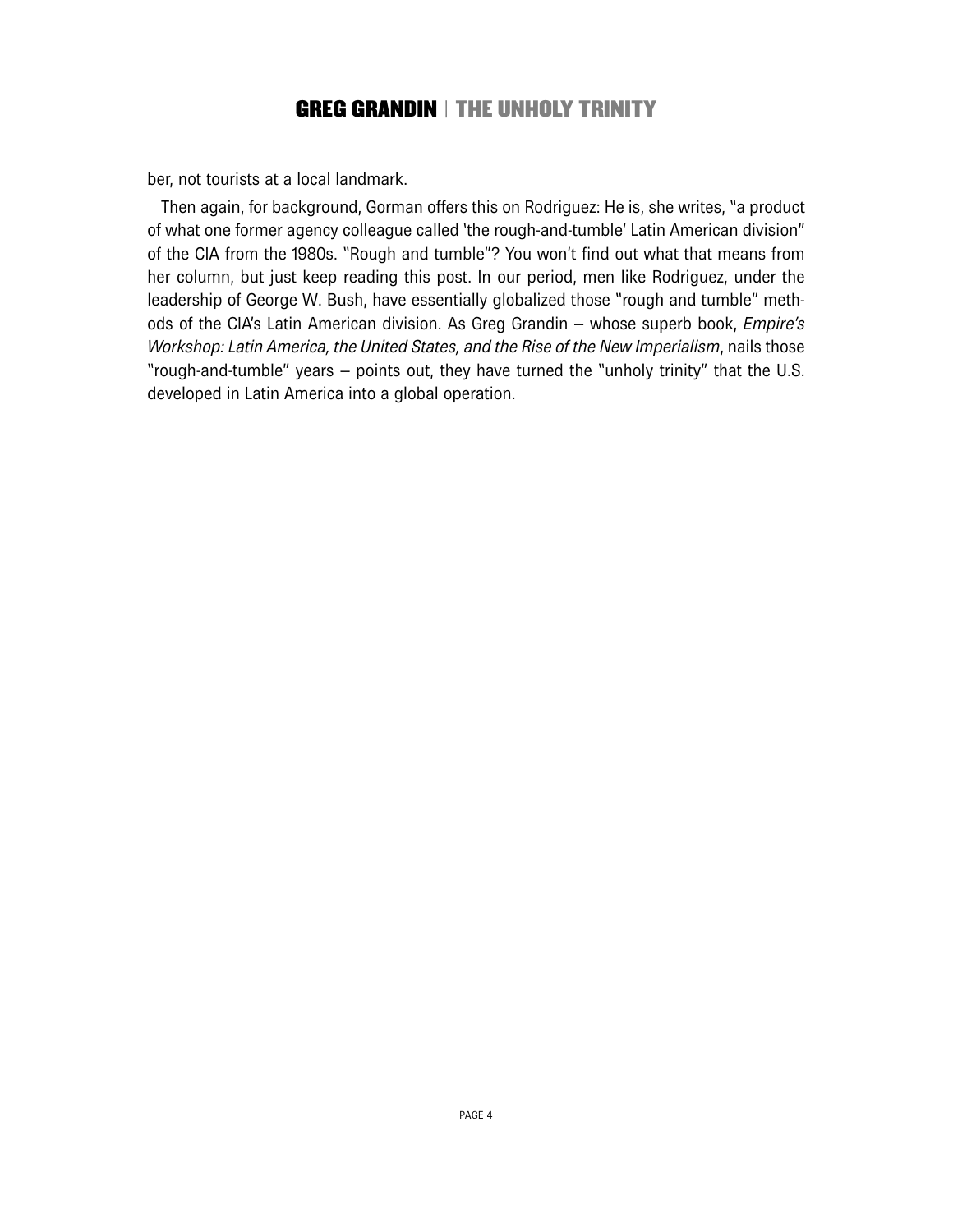## **THE UNHOLYTRINITY Greg Grandin**

**T** he world is made up, as Captain Segura in Graham Greene's 1958 novel *Our Man in Havana* put it, of two classes: the torturable and the untorturable. "There are people," Segura explained, "who expect to be tortured and others who would be outraged by the idea."Then – so Greene thought – Catholics, particularly Latin American Catholics, were more torturable than Protestants. Now, of course, Muslims hold that distinction, victims of a globalized network of offshore and

outsourced imprisonment coordinated by Washington and knitted together by secret flights, concentration camps, and black-site detention centers. The CIA's deployment of Orwellian "Special Removal Units" to kidnap terror suspects in Europe, Canada, the Middle East, and elsewhere and the whisking of these "ghost prisoners" off to Third World countries to be tortured goes, today, by the term "extraordinary rendition," a hauntingly apt phrase. "To render" means not just to hand over, but to extract the essence of a thing, as well as to hand out a verdict and "give in return or retribution" – good descriptions of what happens during torture sessions.

In the decades after Greene wrote *Our Man in Havana*, Latin Americans coined an equally resonant word to describe the terror that had come to reign over most of the continent. Throughout the second half of the Cold War, Washington's anti-communist allies killed more than 300,000 civilians, many of whom were simply *desaparecido* – "disappeared." The expression was already well known in Latin America when, on accepting his 1982 Nobel Prize for Literature in Sweden, Colombian novelist Gabriel García Márquez reported that the region's "disappeared number nearly one hundred and twenty thousand, which is as if suddenly no one could account for all the inhabitants of Uppsala."

When Latin Americans used the word as a verb, they usually did so in a way considered grammatically incorrect  $-$  in the transitive form and often in the passive voice, as in "she was disappeared." The implied (but absent) actor/subject signaled that everybody knew the government was responsible, even while investing that government with unspeakable, omnipotent power. The disappeared left behind families and friends who spent their energies dealing with labyrinthine bureaucracies, only to be met with silence or told that their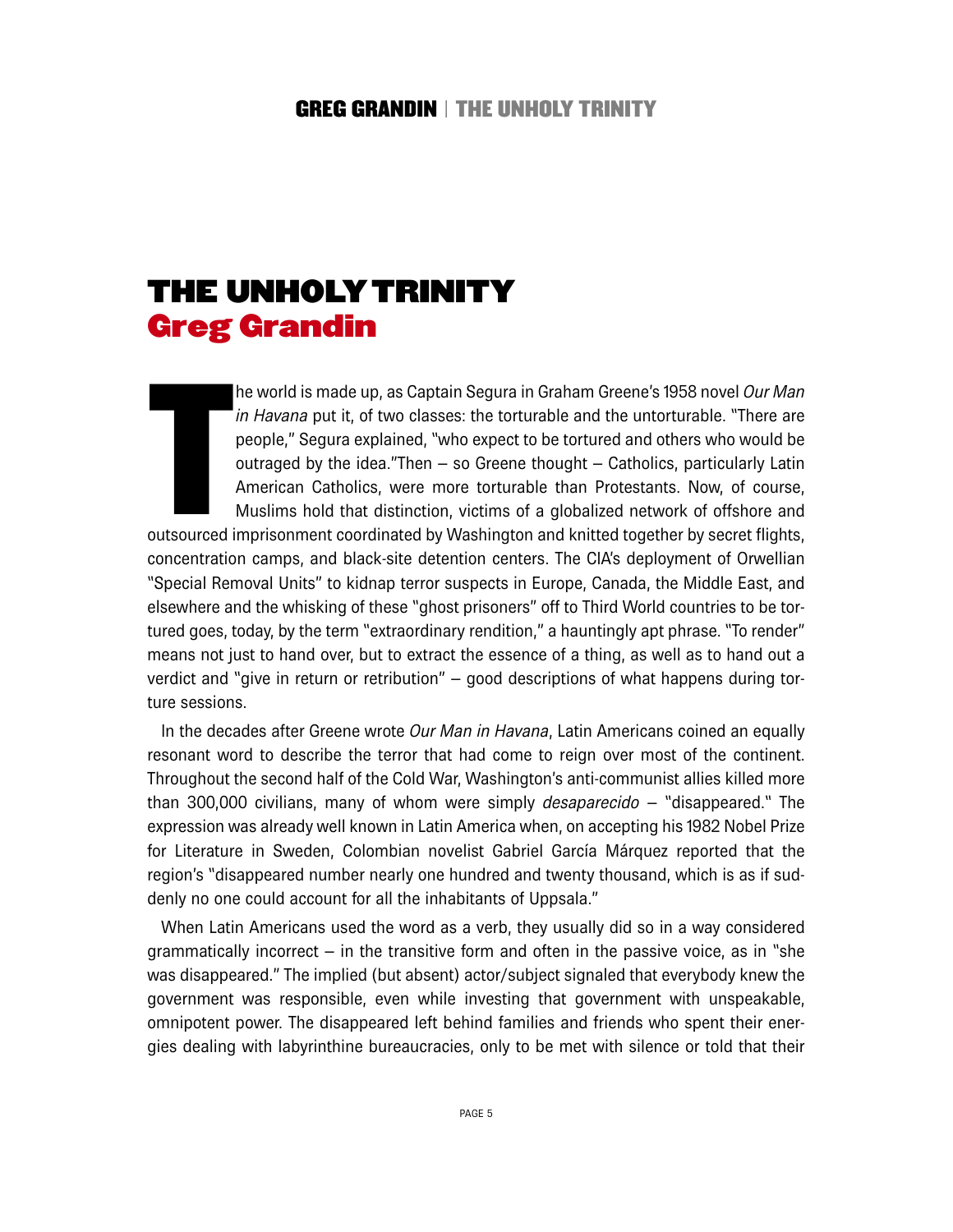missing relative probably went to Cuba, joined the guerrillas, or ran away with a lover. The victims were often not the most politically active, but the most popular, and were generally chosen to ensure that their sudden absence would generate a chilling ripple-effect.

## **AN UNHOLY TRINITY**

Like rendition, disappearances can't be carried out without a synchronized, sophisticated, and increasingly transnational infrastructure, which, back in the 1960s and 1970s, the United States was instrumental in creating. In fact, it was in Latin America that the CIA and U.S. military intelligence agents, working closely with local allies, first helped put into place the unholy trinity of government-sponsored terrorism now on display in Iraq and elsewhere: death squads, disappearances, and torture.

**Death Squads:** Clandestine paramilitary units, nominally independent from established security agencies yet able to draw on the intelligence and logistical capabilities of those agencies, are the building blocks for any effective system of state terror. In Latin America, Washington supported the assassination of suspected Leftists at least as early as 1954, when the CIA successfully carried out a coup in Guatemala, which ousted a democratically elected president. But its first sustained sponsorship of death squads started in 1962 in Colombia, a country which then vied with Vietnam for Washington's attention.

Having just ended a brutal 10-year civil war, its newly consolidated political leadership, facing a still unruly peasantry, turned to the U.S. for help. In 1962, the Kennedy White House sent General William Yarborough, later better known for being the "Father of the Green Berets" (as well as for directing domestic military surveillance of prominent civil-rights activists, including Martin Luther King Jr.). Yarborough advised the Colombian government to set up an irregular unit to "execute paramilitary, sabotage and/or terrorist activities against known communist proponents" – as good a description of a death squad as any.

As historian Michael McClintock puts it in his indispensable book *Instruments of Statecraft,* Yarborough left behind a "virtual blueprint" for creating military-directed death squads. This was, thanks to U.S. aid and training, immediately implemented. The use of such death squads would become part of what the counterinsurgency theorists of the era liked to call "counter-terror" – a concept hard to define since it so closely mirrored the practices it sought to contest.

Throughout the 1960s, Latin America and Southeast Asia functioned as the two primary laboratories for U.S. counterinsurgents, who moved back and forth between the regions, applying insights and fine-tuning tactics. By the early 1960s, death-squad executions were a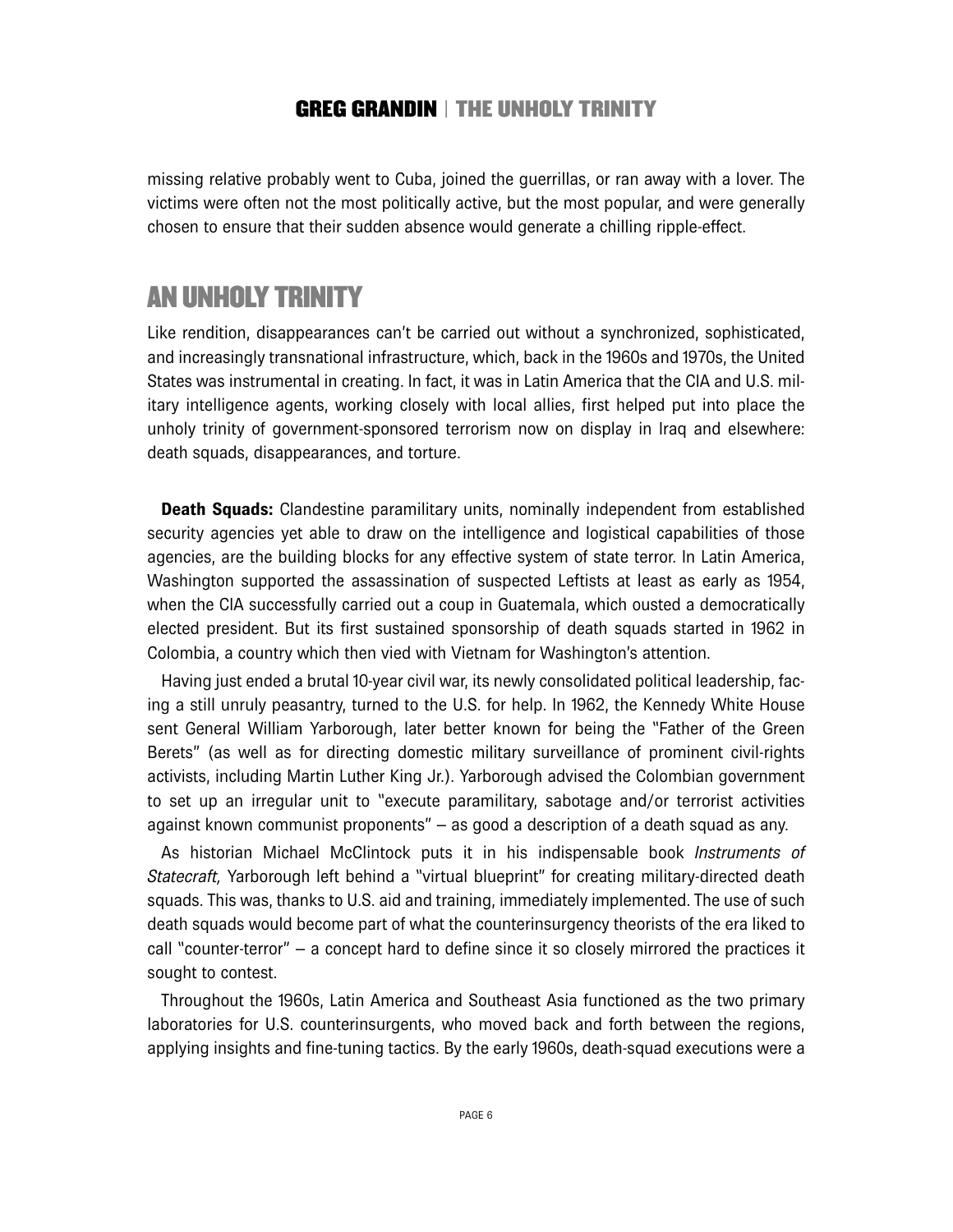standard feature of U.S. counterinsurgency strategy in Vietnam, soon to be consolidated into the infamous Phoenix Program, which between 1968 and 1972 "neutralized" more than 80,000 Vietnamese – 26,369 of whom were "permanently eliminated."

As in Latin America, so too in Vietnam, the point of death squads was not just to eliminate those thought to be working with the enemy, but to keep potential rebel sympathizers in a state of fear and anxiety. To do so, the U.S. Information Service in Saigon provided thousands of copies of a flyer printed with a ghostly looking eye. The "terror squads" then deposited that eye on the corpses of those they murdered or pinned it "on the doors of houses suspected of occasionally harboring Viet Cong agents." The technique was called "phrasing the threat" – a way to generate a word-of-mouth terror buzz.

In Guatemala, such a tactic started up at roughly the same time. There, a "white hand" was left on the body of a victim or the door of a potential one.

**Disappearances:** Next up on the counterinsurgency curriculum was Central America, where, in the 1960s, U.S. advisors helped put into place the infrastructure needed not just to murder but "disappear" large numbers of civilians. In the wake of the Cuban Revolution, Washington had set out to "professionalize" Latin America's security agencies – much in the way the Bush administration now works to "modernize" the intelligence systems of its allies in the President's "Global War on Terror."

Then, as now, the goal was to turn lethargic, untrained intelligence units of limited range into an international network capable of gathering, analyzing, sharing, and acting on information in a quick and efficient manner. American advisors helped coordinate the work of the competing branches of a country's security forces, urging military men and police officers to overcome differences and cooperate. Washington supplied phones, teletype machines, radios, cars, guns, ammunition, surveillance equipment, explosives, cattle prods, cameras, typewriters, carbon paper, and filing cabinets, while instructing its apprentices in the latest riot control, record keeping, surveillance, and mass-arrest techniques.

In neither El Salvador, nor Guatemala was there even a whiff of serious rural insurrection when the Green Berets, the CIA, and the U.S. Agency for International Development began organizing the first security units that would metastasize into a dense, Central Americanwide network of death-squad paramilitaries.

Once created, death squads operated under their own colorful names – an Eye for an Eye, the Secret Anticommunist Army, the White Hand – yet were essentially appendages of the very intelligence systems that Washington either helped create or fortified. As in Vietnam, care was taken to make sure that paramilitaries appeared to be unaffiliated with regular forces. To allow for a plausible degree of deniability, the "elimination of the [enemy] agents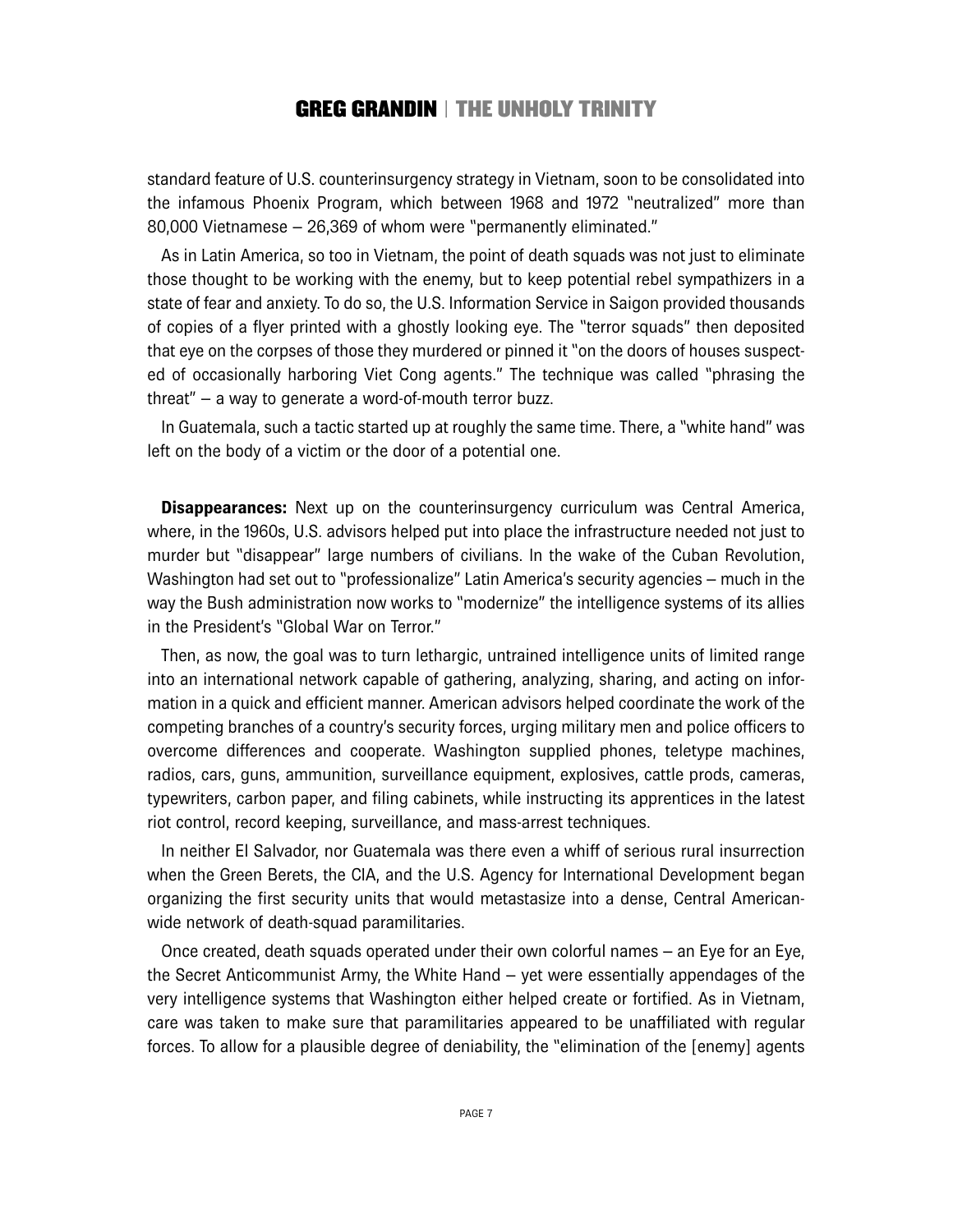must be achieved quickly and decisively" – instructs a classic 1964 textbook *Counter-Insurgency Warfare* – "by an organization that must in no way be confused with the counterinsurgent personnel working to win the support of the population." But in Central America, by the end of the 1960s, the bodies were piling so high that even State Department embassy officials, often kept out of the loop on what their counterparts in the CIA and the Pentagon were up to, had to admit to the obvious links between US-backed intelligence services and the death squads.

Washington, of course, publicly denied its support for paramilitarism, but the practice of political disappearances took a great leap forward in Guatemala in 1966 with the birth of a death squad created, and directly supervised, by U.S. security advisors. Throughout the first two months of 1966, a combined black-ops unit made up of police and military officers working under the name "Operation Clean-Up" – a term US counterinsurgents would recycle elsewhere in Latin America – carried out a number of extrajudicial executions.

Between March 3rd and 5th of that year, the unit netted its largest catch. More than 30 Leftists were captured, interrogated, tortured, and executed. Their bodies were then placed in sacks and dropped into the Pacific Ocean from U.S.-supplied helicopters. Despite pleas from Guatemala's archbishop and more than 500 petitions of habeas corpus filed by relatives, the Guatemalan government and the American Embassy remained silent on the fate of the executed.

Over the next two and a half decades, U.S.-funded and trained Central American security forces would disappear tens of thousands of citizens and execute hundreds of thousands more. When supporters of the "War on Terror" advocated the exercise of the "Salvador Option," it was this slaughter they were talking about.

Following U.S.-backed coups in Brazil, Uruguay, Chile, and Argentina, death squads not only became institutionalized in South America, they became transnational. Throughout the late 1970s and 1980s, the CIA supported Operation Condor – an intelligence consortium established by Chilean dictator General Augusto Pinochet that synchronized the activities of many of the continent's security agencies and orchestrated an international campaign of terror and murder.

According to Washington's ambassador to Paraguay, the heads of these agencies kept "in touch with one another through a U.S. communications installation in the Panama Canal Zone which covers all of Latin America." This allowed them to "co-ordinate intelligence information among the southern cone countries." Just this month, Pinochet's security chief General Manuel Contreras, who is serving a 240-year prison term in Chile for a wide-range of human rights violations, gave a TV interview in which he confirmed that the CIA's then-Deputy Director, General Vernon Walters (who served under director George H.W. Bush), was fully informed of the "international activities" of Condor.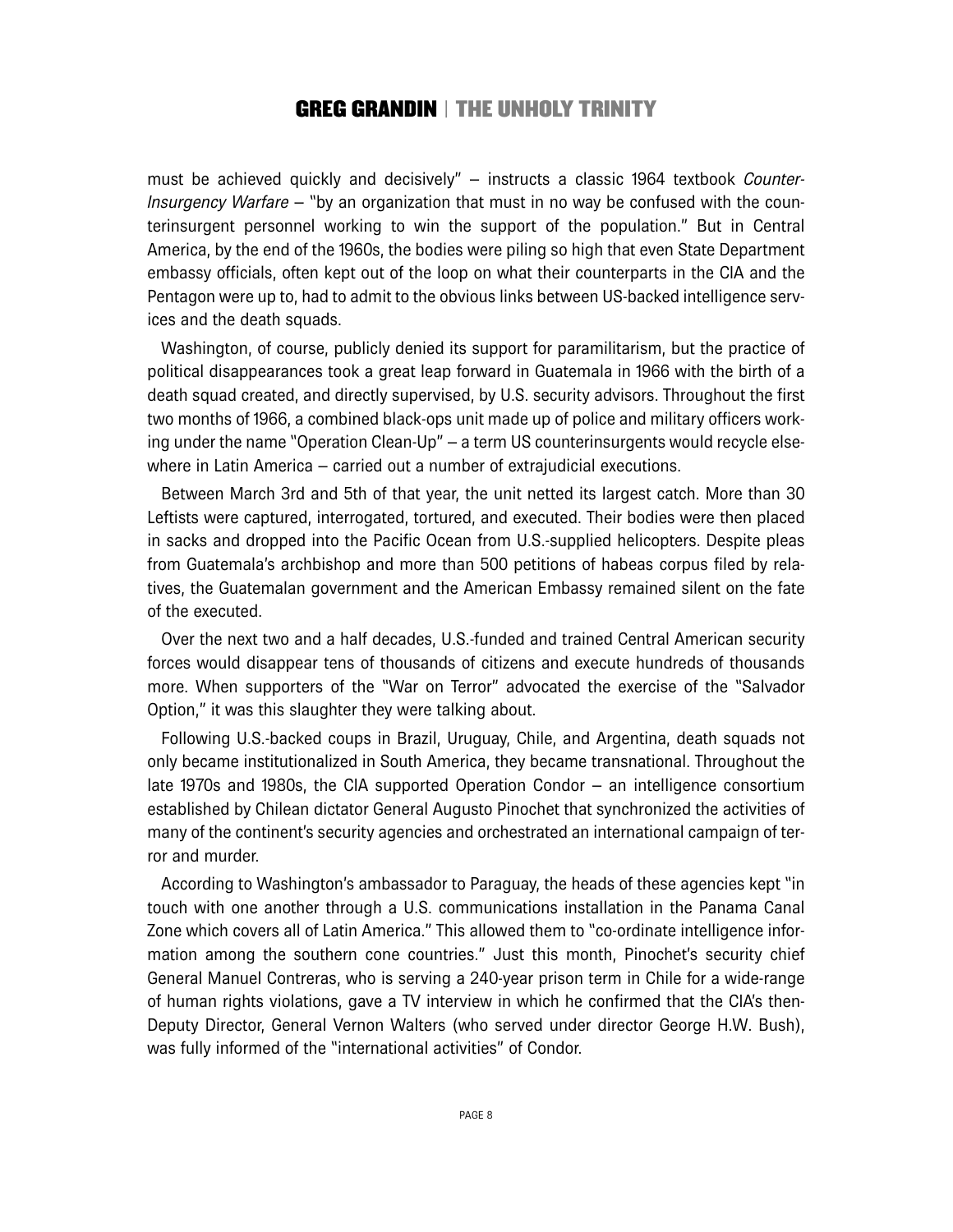**Torture:** Torture is the animating spirit of this triad, the unholiest of this unholy trinity. In Chile, Pinochet's henchmen killed or disappeared thousands – but they tortured tens of thousands. In Uruguay and Brazil, the state only disappeared a few hundred, but fear of torture and rape became a way of life, particularly for the politically engaged. Torture, even more than the disappearances, was meant not so much to get one person to talk as to get everybody else to shut up.

At this point, Washington can no longer deny that its agents in Latin America facilitated, condoned, and practiced torture. Defectors from death squads have described the instruction given by their U.S. tutors, and survivors have testified to the presence of Americans in their torture sessions. One Pentagon "torture manual" distributed in at least five Latin American countries described at length "coercive" procedures designed to "destroy [the] capacity to resist."

As Naomi Klein and Alfred McCoy have documented in their recent books, these field manuals were compiled using information gathered from CIA-commissioned mind control and electric-shock experiments conducted in the 1950s. Just as the "torture memos" of today's war on terror parse the difference between "pain" and "severe pain," "psychological harm" and "lasting psychological harm," these manuals went to great lengths to regulate the application of suffering. "The threat to inflict pain can trigger fears more damaging than the immediate sensation of pain," one handbook read.

"Before all else, you must be efficient," said U.S. police advisor Dan Mitrione, assassinated by Uruguay's revolutionary Tupamaros in 1970 for training security forces in the finer points of torture. "You must cause only the damage that is strictly necessary, not a bit more." Mitrione taught by demonstration, reportedly torturing to death a number of homeless people kidnapped off the streets of Montevideo. "We must control our tempers in any case," he said. "You have to act with the efficiency and cleanliness of a surgeon and with the perfection of an artist."

Florencio Caballero, having escaped from Honduras's notorious Battalion 316 into exile in Canada in 1986, testified that U.S. instructors urged him to inflict psychological, not "physical," pain "to study the fears and weakness of a prisoner." Force the victim to "stand up," the Americans taught Caballero, "don't let him sleep, keep him naked and in isolation, put rats and cockroaches in his cell, give him bad food, serve him dead animals, throw cold water on him, change the temperature." Sound familiar?

Yet, as Abu Ghraib demonstrated so clearly and the destroyed CIA interrogation videos would undoubtedly have made no less clear, maintaining a distinction between psychological and physical torture is not always possible. As one manual conceded, if a suspect does not respond, then the threat of direct pain "must be carried out." One of Caballero's victims, Inés Murillo, testified that her captors, including at least one CIA agent – his involvement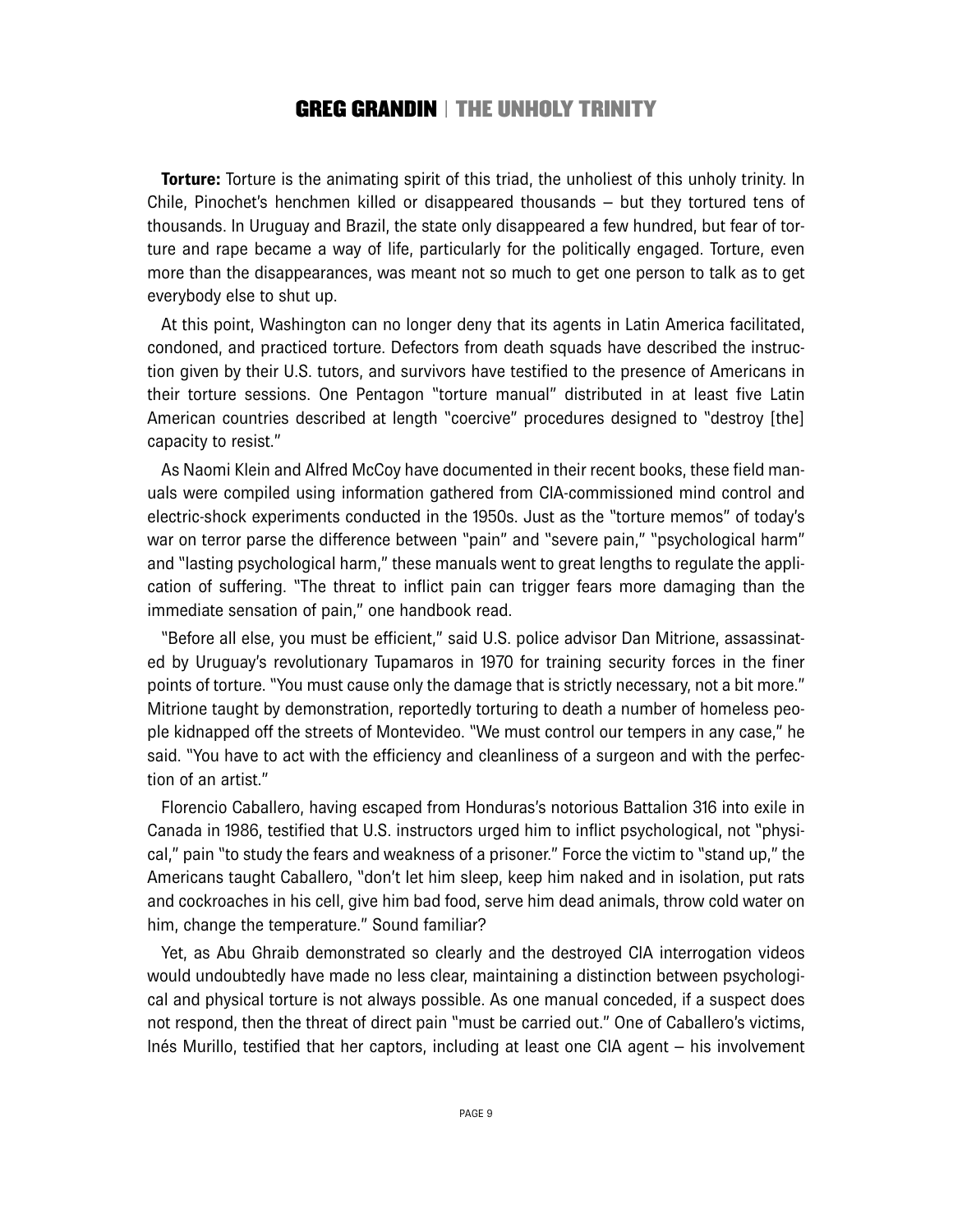was confirmed in Senate testimony by the CIA's deputy director – hung her from the ceiling naked, forced her to eat dead birds and rats raw, made her stand for hours without sleep and without being allowed to urinate, poured freezing water over her at regular intervals for extended periods, beat her bloody, and applied electric shocks to her body, including her genitals.

## **ANYTHING GOES**

Inés Murillo was definitely a member of Greene's torturable class. Yet Greene was writing in a more genteel time, when to torture the wrong person would be, as he put it, as cheeky as a "chauffeur" sleeping with a "peeress." Today, when it comes to torture, anything goes.

Ideologues in the war on terror, like Berkeley law professor John Yoo, have worked mightily to narrow the definition of what torture is, thereby expanding possibilities for its application. They have worked no less hard to increase the number of people throughout the world who could be subjected to torture – by defining anyone they cared to choose as a stateless "enemy combatant," and therefore not protected by national and international laws banning cruel and inhumane treatment. Even former Attorney General John Ashcroft has declared himself potentially torturable, telling a University of Colorado audience recently that he would be willing to submit to waterboarding "if it were necessary."

Things are so freewheeling that Harvard law professor Alan Dershowitz – who, at his perch at Harvard would undoubtedly be outraged if he were to be tortured – thinks that the practice needs to be regulated, as if it were a routine medical act. He has suggested empowering judges to issue "warrants" that would allow interrogators to insert "sterile needles" underneath finger nails to "to cause excruciating pain without endangering life."

Pinochet, who didn't shy away from justifying his actions in the name of Western Civilization, would never have dreamed of defending torture as brazenly as has Dick Cheney, backed up by legal theorists like Yoo. At the same time, revisionist historians, like Max Boot, and pundits, like the Atlantic Monthly's Robert Kaplan, rewrite history, claiming that operations like the Phoenix Program in Vietnam or the death squads in El Salvador were effective, morally acceptable tactics and should be emulated in fighting today's "War on Terror."

But this kind of promiscuity has its risks. In Latin America, the word "disappeared" came to denote not just victimization but moral repudiation, as the mothers and children of the disappeared led a continental movement to restore the rule of law. They provide hope that one day the world-wide network of repression assembled by the Bush administration will be as discredited as Operation Condor is today in Latin America. As Greene wrote half a century ago, on the eve of the fall of another famous torturer, Cuba's Fulgencio Batista, "it is a real danger for everyone when what is shocking changes."